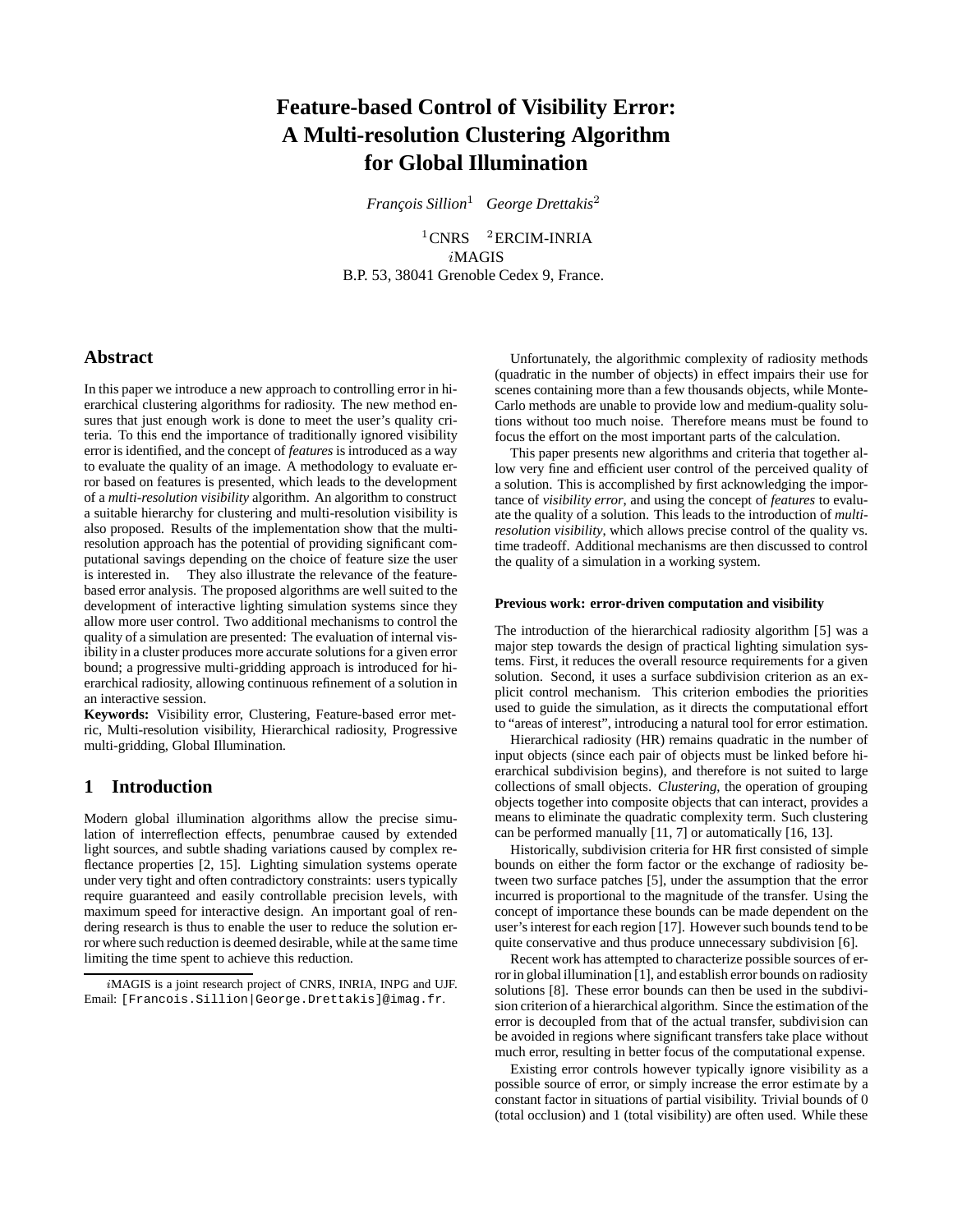bounds are always valid, their use results in unnecessary work being done to narrow down other error bounds by increasing the subdivision. Global visibility algorithms can be used to exploit the structure of architectural scenes and produce guaranteed visibility information [18], but they are not suited to large collections of independent objects. For exchanges between surfaces, *discontinuity meshing* also provides explicit visibility information, and indeed considerably improves the efficiency of HR [10]. However for Monte-Carlo or clustering approaches it is either impossible or impractical to calculate analytic visibility and error bounds must be used. For exchanges between clusters, an approximate visibility estimate can be derived using equivalent volume extinction properties [13], but the error introduced in the process has not yet been analyzed.

Visibility error is admittedly difficult to evaluate, since the computation of visibility itself is a costly process. Still, controlling this source of error is imperative since the quality of shadows plays a significant role in determining the user's perception of image quality. In complex environments where clustering is most useful, a dominant part of computation time is spent in visibility calculations involving small, geometrically complex objects. Resulting visibility variations produce fine detail shadows, which may be of little interest to the user, or may be lost in the implicit averaging over a surface patch.

#### **Paper overview**

The preceding discussion has shown that a key issue in designing efficient lighting simulation systems is to provide adequate control mechanisms to ensure that just enough work is done to meet the user's quality criteria. It appears that control of visibility error has not yet been attempted, despite its great potential for tightening global bounds and reducing computation costs. The goal of this paper is twofold: first, a new approach to visibility error estimation is proposed, based on *features*, that legitimates the use of a *multiresolution visibility* algorithm. Second, quality control mechanisms are discussed for interactive simulation systems development.

We begin in Section 2 with the introduction of features to evaluate image quality, and show why existing error metrics are incapable of determining when a given level of detail is satisfactorily represented. A simple metric is then proposed to illustrate how to take into account the user's interest in a minimal *feature size*. This leads to Section 3 where we explain how to compute *multi-resolution visibility* information using a spatial hierarchy augmented with equivalent *extinction* properties. Selection of a hierarchical level for visibility computation can then be based on the resulting feature size on the receiver. In this paper an application to clustering algorithms is discussed, but multi-resolution visibility is equally promising for Monte Carlo techniques. The construction of a suitable hierarchy is discussed in Section 4. In Section 5 we show that the multiresolution visibility algorithm successfully generates images (currently for isotropic clusters) in which only selected features sizes are accurately represented, resulting in computational savings. Section 6 presents more quality controls for clustering algorithms, specifically intra-cluster visibility determination in linear time and progressive multi-gridding. We conclude in Section 7.

## **2 Feature-Based Error Analysis**

To a large extent the quality of an image is judged based on how well features of different sizes are represented. It is not easy to characterize what constitutes an illumination feature. For the purposes of this paper, we will consider image features to be the connected regions of varying illumination related to shadows (regions in umbra or penumbra).

## **2.1** L <sup>p</sup> **metrics are inadequate for "feature detection"**

A major difficulty for accurate lighting simulation is that in general the exact solution is not known at the time of computation. Thus the estimation of the error in a proposed approximation is particularly difficult, and must rely on the computation of error bounds for all algorithmic operations. Even in the case where an exact solution is available, it is not a simple task to define the quality of a given approximation. This is done by choosing a particular error metric to quantify the distance between an approximate solution and the true solution. A "good" metric should therefore convey a sense of the user's requirements. A central observation in this paper is that when simulating a complex scene, the user is typically interested in capturing illumination variations down to a certain scale. Very small details are not as important, or at least not in all areas of the scene. We strive to define a control mechanism that will avoid any work that would only generate such small details.



Figure 1: Comparison of approximate illumination solutions using different clusters. Top: reference images (illumination of the wall). Middle: approximate images using a coarse mesh. Bottom:  $L^2$  erfror norms. Note that the four images have similar  $L^2$  error values, and all hide some illumination information. However the varying size of the missing features cannot be discovered.

Figure 1 illustrates the issue by showing shadows cast on a wall by four different groups of objects. Four approximate images, all computed using the same mesh size, are shown below the "exact" images. Consider a user who is interested in shadows of a specific size, e.g. those of the image on the extreme right, but is satisfied by the averaging of the smaller, detailed shadows on the left $<sup>1</sup>$ . The</sup> user thus does not wish more work to be done for the detail shadows, but wishes to have a more accurate representation at the larger scale. The subdivision criterion used in a HR algorithm for instance should be capable of halting the subdivision for the left-hand group, while ordering further computation for the group on the right. Thus an error measure should distinguish between the four cases.

Traditional error metrics are incapable of making such a distinction. As an example consider the commonly used family of error metrics expressing the distance between a reference function  $f$  and an approximate function  $\hat{f}$  as the  $L^p$  norm

$$
\|\widehat{f} - f\|_{p} = \left(\int |\widehat{f}(x) - f(x)|^{p} dx\right)^{\frac{1}{p}}
$$

<sup>1</sup>Perhaps a more realistic example would be a situation where a user is viewing an office scene from the doorway, and in which accurate shadows for chairs and desks are important, but averaged, low quality shadows from details such as pens on a desk are satisfactory.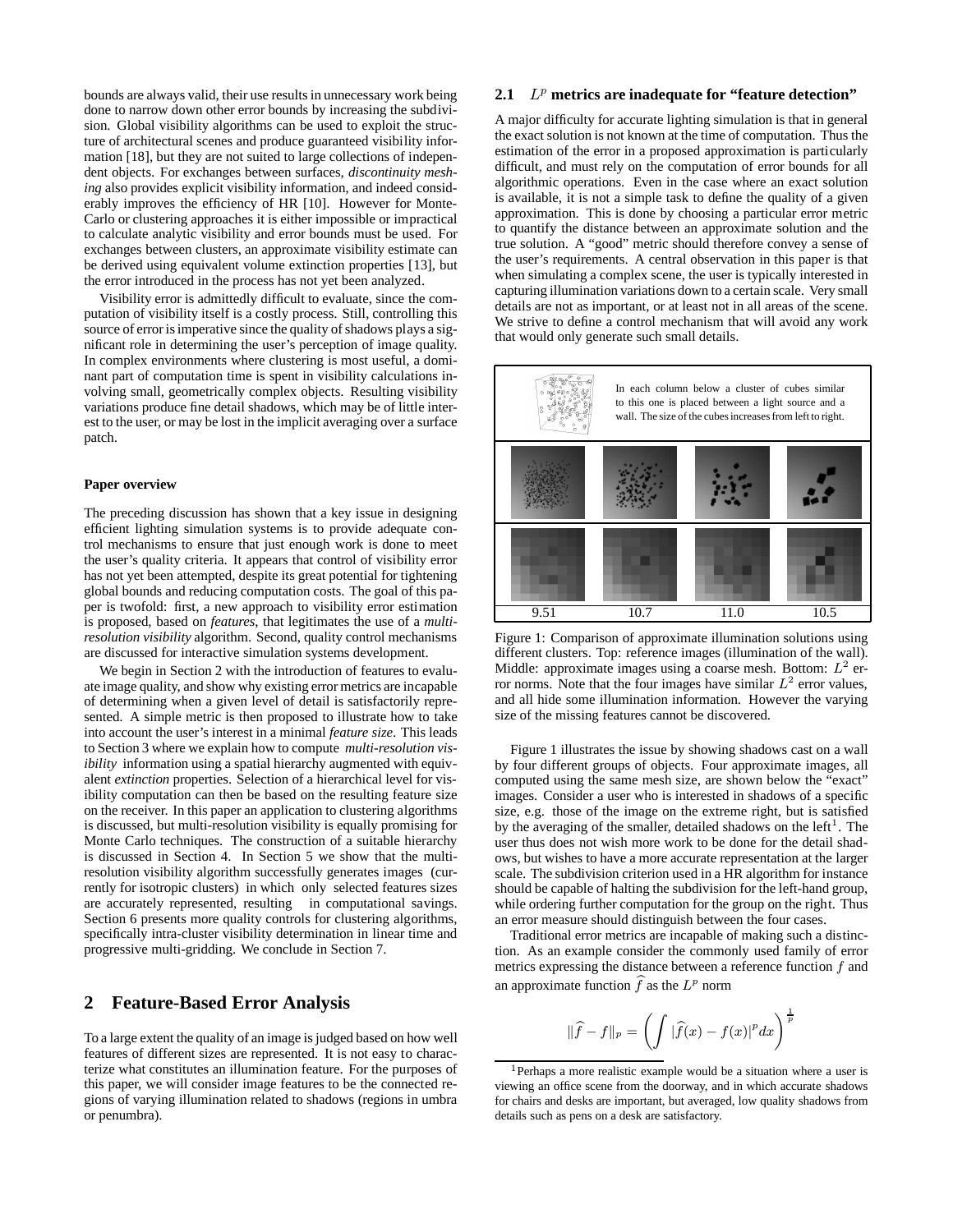$L^p$  norms simply add error contributions from all points on a surface (or in an image), and do not take into account higher-level properties of the radiance distributions, such as the size and shape of illumination features. This is illustrated by the similar values obtained for the four groups in Figure 1. Appendix A shows that in fact for a point light source the  $\tilde{L}^1$  or  $L^2$  error introduced by averaging all visibility variations depends only on the average visibility, and not on the size or shape of the shadows.

#### **2.2 A proposal for an error metric based on feature size**

Our hypothesis is that illumination features (shadows or bright areas) are important only as far as they have a significant visual impact. Therefore it is possible to define a *feature size* on a receiving surface, and decide that features smaller than that size are "unimportant": their absence should not contribute to the error.

In the remainder of the paper we refer to the radiosity function over a surface as an "image". This terminology should not mask the important fact that the entire discussion takes place in threedimensional object space. In order to demonstrate the relevance of the feature-based approach, we assume for now that we have access to all the information in a reference solution. The multi-resolution visibility technique of Section 3 will show how the ideas developed here can still be used in the absence of such a reference.

A simple error metric based on features is defined by segmenting the image f into two components by means of a *feature mask*  $\mathcal{F}^s(f, x)$ : a binary function that equals one at points x that belong to a "feature" (of size greater than  $s$ ) of function  $f$ . Computation of feature masks from the reference solution is described in the next section. For points in the mask region we compute an  $L^p$  norm of the difference between the approximate function and the reference function. For points outside the feature mask, we are content with an average value (since features present there are smaller than s). Thus in our current implementation we compute average values at each point, for both the approximate and reference functions, using a box filter of size s around the point of interest, and compute an  $L^p$ norm of the difference between the averages.

The feature-based error metric (FBEM) is summarized by the following formula, where  $\overline{f^s}$  represents the filtered version of  $f$ :

$$
\|\widehat{f} - f\|_{p}^{s} = \left( \int |\overline{\widehat{f}^{s}}(x) - \overline{f^{s}}(x)|^{p} [1 - \mathcal{F}^{s}(f, x)] dx + \int |\widehat{f}(x) - f(x)|^{p} \mathcal{F}^{s}(f, x) dx \right)^{\frac{1}{p}}
$$
(1)

#### **2.3 Examples**

Table 1 shows the FBEM values computed for the four groups of Figure 1 and different values of the minimum feature size s. The object-space size of typical shadows in these images is respectively 11, 16.5, 22 and 31. For small s values, all FBEM values are high since the metric is equivalent to an  $L^2$  metric in the limit of  $s = 0$ . As s increases, FBEM values decrease more rapidly for the groups containing smaller objects, as expected. There appears to be a residual error of about 3 due to the mesh size used for the approximate solutions.

Assume the user is interested in clearly seeing features of size 30 or greater, while being content with an average for all features smaller that this size. The extreme right-hand image of Figure 1 requires more work since the FBEM value for  $s = 30$  is high. The approximation for the other three images is deemed satisfactory since the error is low.

Thus, using the FBEM presented above, it is possible to reveal the presence of features greater than a given threshold in the approx-

| 14.76 16.34 17.25 17.31<br>9.37 12.24 15.76 15.5<br>4.78 6.50 9.06 1<br>$4.23$ $3.16$ $6.90$<br>6.94 | <b>Contract Contract Contract Contract Contract Contract Contract Contract Contract Contract Contract Contract Contract Contract Contract Contract Contract Contract Contract Contract Contract Contract Contract Contract Contr</b> | <b>原 15</b> |  |
|------------------------------------------------------------------------------------------------------|--------------------------------------------------------------------------------------------------------------------------------------------------------------------------------------------------------------------------------------|-------------|--|
|                                                                                                      |                                                                                                                                                                                                                                      |             |  |
| $3.65$ $2.33$ $3.35$                                                                                 |                                                                                                                                                                                                                                      |             |  |
|                                                                                                      |                                                                                                                                                                                                                                      |             |  |
|                                                                                                      |                                                                                                                                                                                                                                      |             |  |
|                                                                                                      |                                                                                                                                                                                                                                      |             |  |

Table 1: Feature-based error metric (FBEM) for the four approximate images of Figure 1 and five different feature sizes. The four measures are equivalent for small feature sizes, and decrease at different rates as a function of s. Images are shown again for clarity.

imate images, opening the way for selective subdivision based on the user's minimum feature size of interest. Of course this could not be used *as is* in a subdivision criterion for HR, since it uses a reference solution, but it is useful for *a posteriori* validation of control mechanisms.

#### **2.4 Computation of feature masks**

According to the definition of features given above, computing a feature mask amounts to identifying connected regions of "significant" size. Mathematical morphology provides tools to isolate features based on their size [12]. Consider a binary image, representing for example the characteristic function of an object. We define the action of an *Erosion* operator as follows: all points outside the object (white) are untouched. All points inside the object that have a neighbor outside become white. All other points remain black. An *Expansion* operator is defined similarly by including in the objects all outside points that have a neighbor in the object. Figure 2 shows a reference image and images obtained after a number of erosions (top) or expansions (middle).

| <b>1995</b> | $\left( \frac{1995}{2} \right)$ | いいへ                                     | ╭<br>$1.211 \times$           | $\sim$ $\sim$ $\sim$ $\sim$ |    |
|-------------|---------------------------------|-----------------------------------------|-------------------------------|-----------------------------|----|
| (1995)      | <b>Subscribed</b><br>(0.95)     | $\cdot$ . $\cdot$ .<br>$\overline{193}$ | $\mathbf{D}$                  | <b>SOFTWARE</b><br>依念       | 安安 |
|             |                                 |                                         |                               |                             |    |
| (1995)      | (995)                           | 1995)                                   | イリリット<br>$\ddot{\phantom{0}}$ | $\sim$ . $\sim$             |    |

Figure 2: Effect of repeated applications of the erosion (top), expansion (middle) and combined erosions/expansion (bottom) operations on a binary image. The reference image appears in the left column, and the number of applications of the operators increases from left to right. For the bottom row we apply  $n$  erosions followed by *n* expansions.

Clearly an object of diameter  $2d$  will disappear after  $d$  erosions are applied in sequence. Thus applying a sequence of  $n$  erosions followed by  $n$  expansions will successfully eliminate all small regions, but keep larger regions (slightly modifying their shape in the process). This process is illustrated in the bottom row of Figure 2.

Computing the effect of the erosion operator on a binary image is straightforward using bitwise operations: the result is the logical OR of the image and the four translated copies of itself (by one pixel) in the  $+x$ ,  $-x$ ,  $+y$  and  $-y$  directions. For the expansion operator the logical operator AND is used.

In our examples, the original binary image is computed by recording all areas of the receiver that have a partial or occluded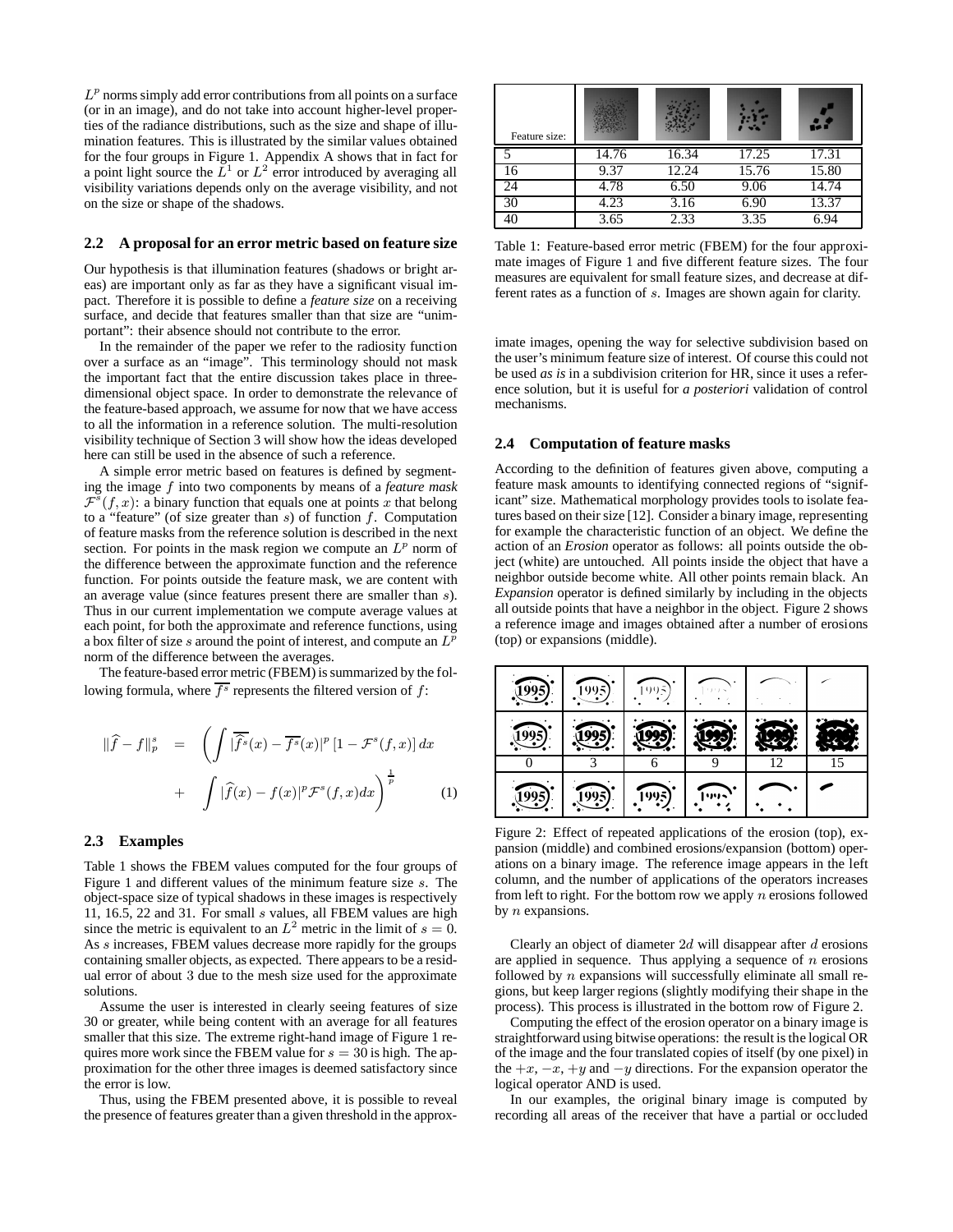view of the light source. This expensive operation was performed only once during the creation of the reference image. Feature masks are computed by applying the proper number  $\left(\frac{p}{2}\right)$  for a feature size of  $p$ ) of successive erosions and expansions to eliminate unwanted features. Figure 3 shows some feature masks for the four groups used above.

| Original mask | F Size 12 | F Size 18                                                   | F Size 24 | $=$ $e^{i\in C(PQ)}$                                                                                                                                                                                                                                                                                       |
|---------------|-----------|-------------------------------------------------------------|-----------|------------------------------------------------------------------------------------------------------------------------------------------------------------------------------------------------------------------------------------------------------------------------------------------------------------|
|               |           |                                                             |           | where $C(PQ)$ is the set of clusters traversed by the ray joining $P$ and<br>$Q$ , $\kappa_i$ is the extinction coefficient of cluster i, and $l_i$ is the length<br>traveled inside cluster $i$ by the ray.<br>Extinction coefficients express the probability that a random ray                          |
| 纂             |           |                                                             |           | is intercepted in the cluster, and are computed as<br>$\sum_j$<br>$\kappa_i = -$                                                                                                                                                                                                                           |
|               |           | $\rightarrow$ 2 $\rightarrow$<br>$\bullet$ $\bullet\bullet$ |           | where the area of all surface patches contained in cluster $i$ is<br>summed and divided by the cluster's volume. Since a surface con-<br>tributes to the extinction of only one cluster, the attenuation due to<br>overlapping clusters is correctly obtained by adding their extinction<br>contributions. |
|               |           | $\sim$                                                      |           | 3.2 Multi-Resolution Visibility<br>In the rest of this section we consider the emitter-blocker-receiver<br>configuration shown in Figure 4, which consists of two surfaces, the                                                                                                                            |

Figure 3: Some feature masks for the images in Figure 1.

## **3 A Multi-resolution Visibility Algorithm**

In the previous section we presented the concept of a *feature size* and introduced an error metric which permits the evaluation of image quality determined by how well illumination features are represented. We now use these fundamental concepts to develop a *multiresolution* (MR) visibility algorithm. With this algorithm, expensive high quality visibility calculations are only performed when they are expected to help in the accurate representation of features deemed "interesting" by the user.

Hierarchical spatial subdivision structures are often used in the calculation of global illumination algorithms, in particular when form-factor estimation is performed with ray-tracing [19, 4, 5, etc.]. In radiosity clustering algorithms the hierarchy of clusters is also used for radiometric calculations, by letting clusters represent their contents for some energy transfers [13, 16]. The following *multiresolution visibility* algorithm naturally extends previous clustering approaches by allowing clusters to also represent their contents in some visibility calculations. If a specific feature size s has been chosen, it is unnecessary to consider the contents of a cluster for visibility if these contents will produce features smaller than  $s$ .

### **3.1 Approximate visibility computation between clusters using an extinction model**

Let us assume that we have grouped all objects in the scene into a hierarchy of clusters. Approximate visibility calculations can be performed using an analogy between clusters and absorbing volumes [13]. The approximation (asymptotically exact for homogeneous isotropic clusters when the size of the objects goes to zero) consists of associating an *extinction coefficient* κ with each cluster. The transmittance function between two points  $P$  and  $Q$  in the scene is then given by

$$
T(P,Q) = e^{-\int_{PQ} \kappa(u)du}
$$
  

$$
= e^{-\sum_{i \in C(PQ)} \kappa_i l_i}
$$

$$
\kappa_i = \frac{\sum_j A_j}{4V_i}
$$

#### **3.2 Multi-Resolution Visibility**

In the rest of this section we consider the emitter-blocker-receiver configuration shown in Figure 4, which consists of two surfaces, the emitter  $E$  and the receiver  $R$ , in two-dimensions. This restriction is for presentation purposes only and is removed later.



Figure 4: Definition of shadow features created by a blocker. (a) The umbra region is unbounded since the blocker is larger than the emitter: there is always an umbral region on the receiver. (b) For some positions of the blocker the receiver has no umbral region.

If a blocker (which for now we also consider to be a surface) is placed between the emitter and the receiver, *umbra* and *penumbra* regions are created in space. Depending on the position of the blocker, there may or may not be an umbral region on the receiver. (Figure 4). Given the definition discussed above the size of the umbral zone on the receiver –AB in Figure 4(a)–, if it exists, is the *feature size*.

The blocker may actually be a hierarchical representation of a collection of objects (a *cluster*) as pictured in Figure 5(a). In this case, at each level of the hierarchy an extinction coefficient is stored allowing the approximate calculation of the attenuation of a ray if it passes through the cluster, as described previously.

*Multi-resolution visibility* can be performed by avoiding the descent into the hierarchy after a certain level. When the required conditions are met the extinction coefficient is used instead, thus avoiding the intersection of the ray with all the descendants of this cluster. Evidently, the effect is that visibility is no longer exact, but an average estimation of transmittance. It is here that a large potential gain in computation time can be achieved. In scenes where the small detail objects (e.g., models of phones, keyboards, small objects on a desk etc.), comprise the largest part of the geometric complexity, the intersection with these objects can quickly become the overwhelming expense of visibility (and overall) computation. By considering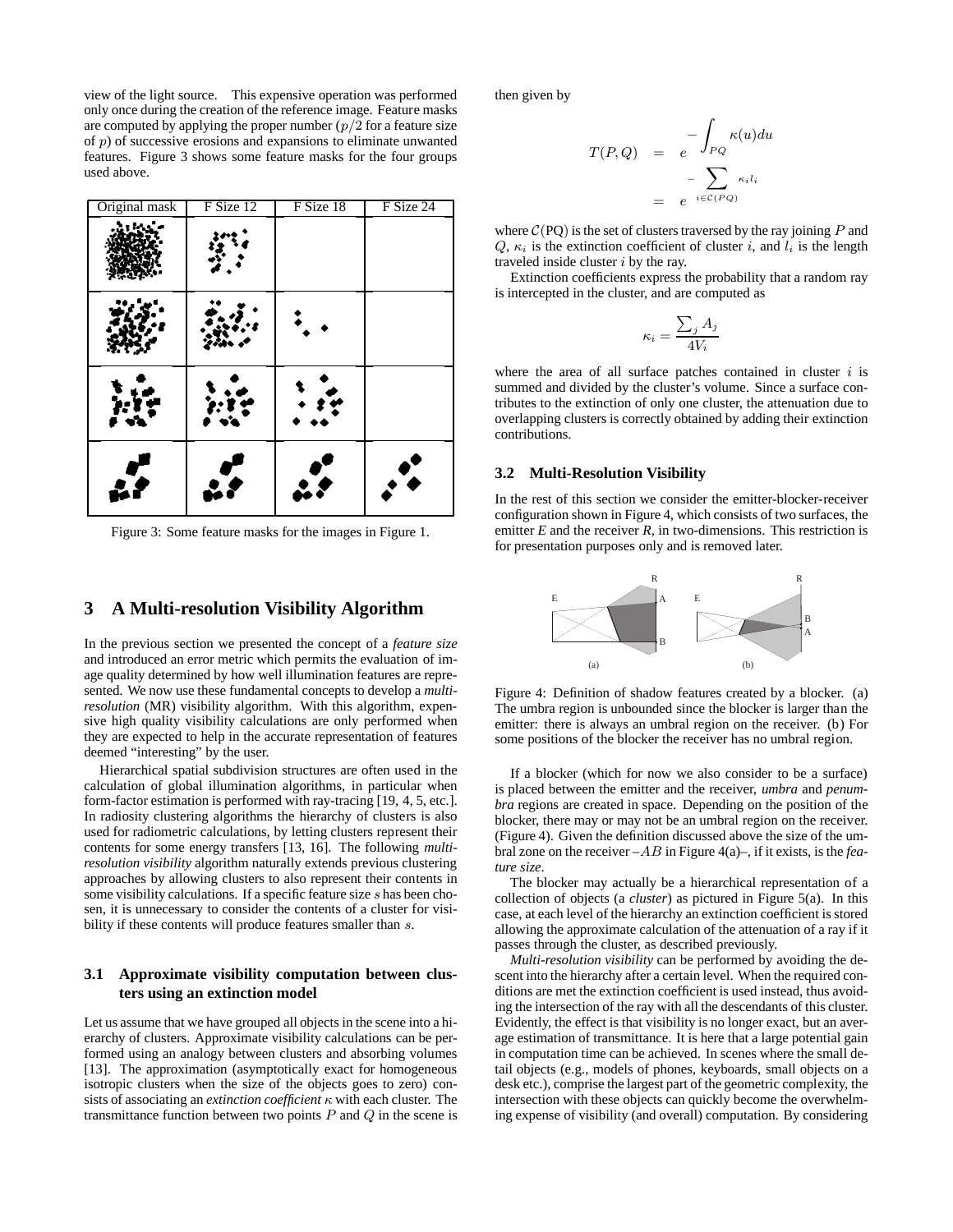the higher level clusters for visibility computation instead of the numerous contents, when such a choice is dictated by the chosen feature size, this expense can be completely avoided.



Figure 5: Visibility estimation through a cluster. (a) the blocker is a hierarchy of clusters. (b) an "equivalent blocker" is used to estimate the maximum feature size on the receiver.

Recall the discussion in Section 2 in which the user wishes to accurately represent all features of size greater than s on the receiver. To achieve this, all that is required is to descend sufficiently far into the hierarchy so that the large shadows are accurately calculated, while performing the approximate calculation for small, detail shadows.

To facilitate such a choice each cluster is augmented with a description of the maximum blocker size *BSIZE* of its contents (we give a precise definition of this in the following section). It then suffices to place a fictitious blocker of size *BSIZE* , at the center of the actual cluster  $-CD$  in Figure 5(b). The descent in the cluster hierarchy can be terminated if the projected umbral region of the fictitious blocker  $(AB \text{ in Figure 5})$  is smaller than the chosen feature size s.

Contiguous regions which let light traverse must also be considered as feature creators since a feature can be considered "negative" (umbra in a bright region), or "positive" (lit areas inside a dark region). We thus extend our definition of features from Section 2 by defining *BSIZE* to be the maximum of the connected regions of light or shadow. This is consistent with the symmetric expression of visibility error with respect to umbra and light presented in Appendix A.

#### **3.3 Characterization of a Cluster for MR Visibility**

All that is required in order to apply the preceding algorithm is the determination of *BSIZE* for each cluster. The restriction to twodimensions is now lifted, and the treatment for three-dimensional clusters is described. For now clusters are assumed to contain objects placed so that the cluster density can be considered isotropic, and thus does not depend on the direction of incidence of a ray.

The goal is to determine a representative size for a blocking cluster, which will allow the calculation of the maximum feature size given a specific emitter-receiver configuration. At first glance it may seem natural to take *BSIZE* to be the size of the largest object contained in the cluster. However there is one important consideration: it is the *connected region* of shadow on the receiver which we wish to consider. Furthermore, as discussed above, the regions of light potentially blocked by the contents of the cluster *and* the regions of light which pass through must be considered separately.

A preprocessing step is performed to calculate *BSIZE* for all clusters in the hierarchy. For each cluster, all the contained objects are orthographically projected into a binary image. This operation is performed for a given cluster and a given direction, resulting in a *view-independent* characterization. The consequence of the isotropic cluster assumption is that a single orthographic projection is sufficient. For non-isotropic clusters the *BSIZE* parameter is a function of the direction of interest. A simple solution in that case would be to interpolate from a number of sampled directions. Our current research focuses on more efficient representations for such directional information [14].

The erosion and expansion operators from Section 2.4 are then used to compute the maximum sizes for blockers and free regions inside a cluster. Erosions (respectively expansions) are computed until all objects have disappeared (respectively until all free space has disappeared). The *number* of erosion or expansion operations defines the value of *BSIZE* for the blocked and free regions respectively. In our implementation we do the projections, erosions and expansions using Graphics hardware.

## **4 A Hierarchical Structure for Clustering and Multi-Resolution Visibility**

Previous automatic clustering approaches have used spatial data structures developed for ray-tracing (hierarchical bounding boxes [3] were used in [16], while in [13] a K-D tree was used). In this section we show that given the calculation of average visibility based on extinction coefficients in the manner of [13], it is beneficial to develop a special-purpose hierarchical data structure, such that the resulting clusters have properties suitable for cluster-based hierarchical radiosity and multi-resolution visibility.

By definition, clusters are constructed to *represent* as accurately as possible the collection of objects they contain. By introducing computation of visibility using extinction coefficients and also multi-resolution visibility, apart from the representation of energy transfer of the contained objects as a whole, the clusters also need to correctly represent the transmission properties of the collection of contained objects.

These two modes of representation place different constraints on the cluster hierarchy. From the point of view of energy exchanges, good clusters allow tight bracketing of radiance or visibility functions (thus surfaces with similar orientation that do not shadow each other are preferred). From the point of view of visibility approximation, good clusters are ones for which the extinction property is plausible (thus homogeneous isotropic clusters are preferred). Given these constraints, we have identified two key properties for clusters: (a) *proximity* and (b) *homogeneity* of the contained objects. Maintaining proximity is a natural way to group objects when the cluster is used to represent radiative transfers. Also, for multi-resolution computation it is important that objects contained in a cluster are close so that the averaging performed does not introduce unacceptable artifacts. Homogeneity here means that we want a cluster to group objects of similar size, and is crucial for the resulting quality of the average visibility computation.

As a simple measure of proximity, we use the percentage of empty space resulting from a clustering operation (i.e., the addition of an object or a cluster to another cluster). Thus we prefer clusters in which the empty space is minimized.

To efficiently group objects of similar size we use a hierarchy of *n* levels of uniform grids. We start with level 0, which is a single voxel the size of the bounding box of the scene and then at each level *i* we create a grid which is subdivided into  $2<sup>i</sup>$  voxels along each axis. We then insert each object into the level for which its bounding box fits the voxel size.

Once these grids have been constructed, we start at the lowest level  $n$ , containing the smallest objects. We group the objects entirely contained in each voxel, by attempting to minimize the empty space, in accordance to the proximity criterion described above. In addition, objects which are very small compared to the grid size are grouped into an appropriate cluster, even if the resulting cluster is largely empty. Once all the voxels of a level have been treated, we attempt to add the objects not entirely contained in a single voxel at this level to the clusters already constructed, again using the same criteria. We then insert the clusters created to the grid of the level immediately above, and iterate.

Once the cluster hierarchy has been created, the data structure is augmented with average transmission behavior by propagating the average extinction values up the hierarchical structure as in [13].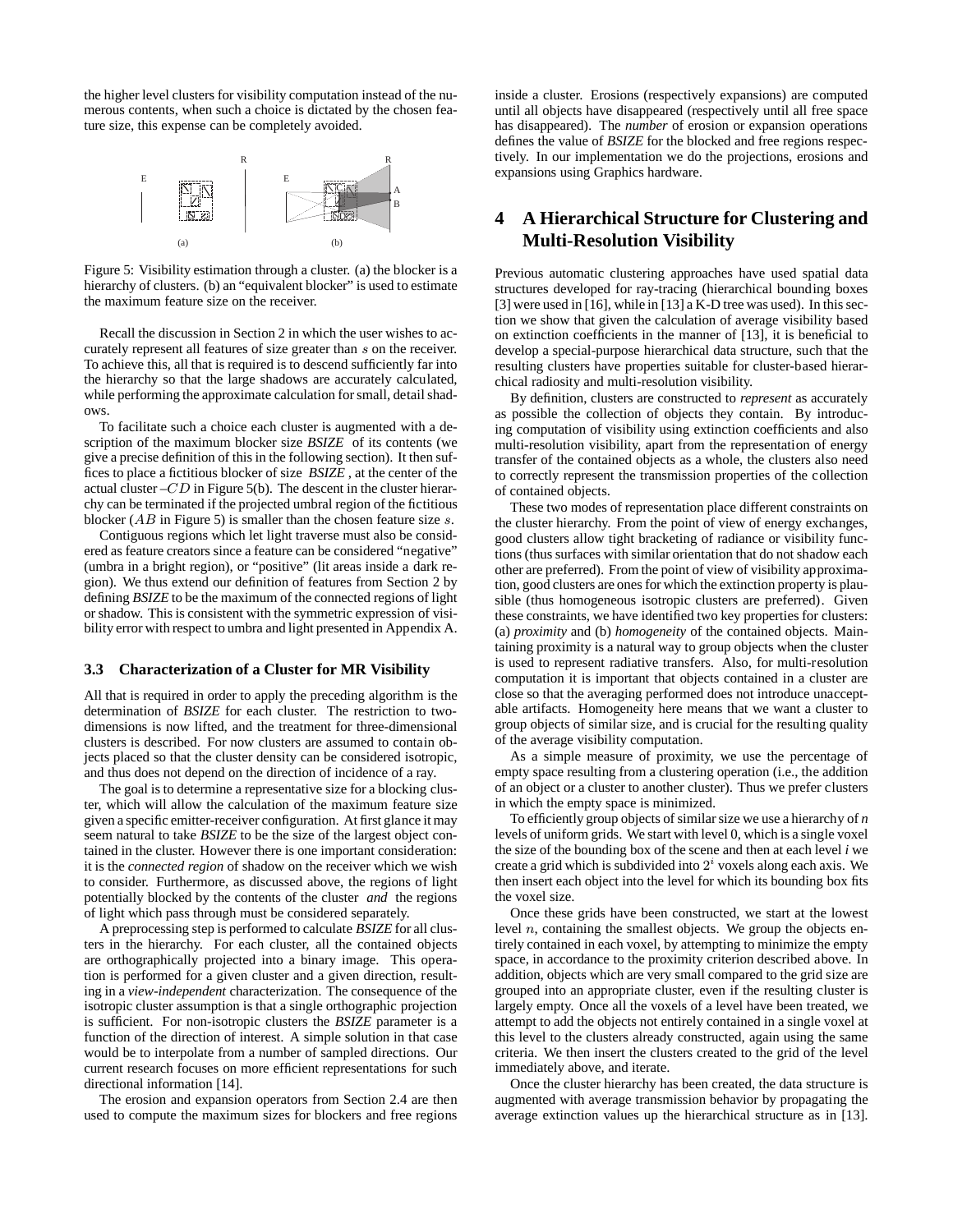When multi-resolution visibility is used, the  $BSIZE$  estimation is also performed for each cluster in the hierarchy in the manner described in Section 3.

Figure 6 presents results obtained with the new hierarchy using first a surface visibility algorithm similar to that of [16], and then the average visibility proposed in [13]. The scene consists of 5380 polygons. It is interesting to observe the significant time gain achievable by the average visibility algorithm given a suitable hierarchy (we observe a factor of 4), while approximate shadows are preserved.





Surface vis: 1 216 s.

Volume vis: 376 s.

Figure 6: Timings (in seconds) using the new hierarchy construction. Throughout the paper all timing information was obtained on an Indigo R4000 computer.

Constructing a suitable hierarchy for cluster-based hierarchical radiosity with extinction and multi-resolution visibility is a difficult problem. The results indicate that the first solution presented here, based on proximity and homogeneity, results in the construction of hierarchies well suited to approximate and multi-resolution visibility calculations.

### **5 Results of multi-resolution visibility**

We have implemented the hierarchy construction, the calculation of *BSIZE* and the multi-resolution visibility algorithm in a hierarchical radiosity clustering testbed.

To evaluate the results of the multi-resolution visibility approach we have computed images of test environments using different values for the feature sizes of interest s on a receiver.

The first test scene is shown in Figure 7 (left). It contains the four clusters used in Section 2 and a light source (in yellow). The right-hand image is the illumination obtained on the back wall and serves as a reference image. For all these images visibility was always computed solely using extinction properties (thus we do not attempt to characterize the error introduced by averaged transmission visibility itself).

Figure 8 shows four images, where the desired feature size parameter (see Section 2.2) is changed. For each image the computation time in seconds is given. A very low error threshold was used to ensure that the mesh density was maximal for all images. Thus the decrease in computation time as the desired feature size becomes larger measures the speedup in the visibility calculation.

We next show that multi-resolution visibility is consistent with the feature-based error metric (FBEM) from Section 2.2, by computing the FBEM for the images described above. Although the four clusters have been grouped in a single image for simplicity, we apply the error metric only on the region of the image corresponding to each cluster, to obtain an FBEM value for each of the four groups.

For the four images, we show for each cluster the value of  $L^2$  error norm (back row) and the value of the FBEM for a feature size s equal to that used in the MR Visibility algorithm. We note that



3D view of test scene. Reference sol. (2069 s).

Figure 7: Reference image used in the error comparisons.

as we increase s the  $L^2$  norm for all clusters increases, as more and more averaging is being performed. Still the increase appears later for larger objects, as expected. The FBEM values are always of similar magnitude, despite the fact that very different levels of averaging are being used in different clusters in a given image. This shows that the multi-resolution visibility algorithm accomplishes its purpose: given a desired feature size, it ensures that the corresponding FBEM remains low while allowing time gains.

Figure 9 shows that even greater speedups can be achieved when a medium error threshold allows MR visibility to reduce the amount of subdivision. The explicit incorporation of MR visibility in refinement criteria is a promising path for further acceleration.

## **6 Control of Image Quality for Clustering**

Recent algorithms separate the computation of high-quality images into two phases: a coarse quality global illumination calculation is first performed using elaborate algorithms such as discontinuity meshing or clustering in a *global pass*. A view-dependent, potentially very expensive *local pass* follows [9, 16]. This local pass is typically a ray-casting operation: at each pixel the energy from all the links is collected, allowing the calculation of high-quality shadows. The cost of this local pass is often many times larger than that of the light-transfer calculation using clusters. In essence this pass may eradicate all computation time benefit achieved by using the clusters in the first place, and exclude any possibility for interactivity with quality and error control.

In contrast, we maintain a "progressive refinement" philosophy, by providing explicit quality controls, allowing computational cost to be focused on desired characteristics of the resulting image. The first component of this approach is the multi-resolution visibility presented above. This technique, coupled with the use of *importance* [17] to assign appropriate feature sizes to different objects could plausibly replace the global/local pass approach while affording more interactivity. We present next two supplementary quality controls: first, the correct treatment of intra-cluster visibility and second, progressive multi-gridding permitting rapid interactive response for hierarchical radiosity.

#### **6.1 Intra-cluster visibility**

Previous clustering algorithms compute a bound on energy transfer that ignores visibility (bound of 1 on the visibility error), both between the two clusters but also in the distribution of light on each side [16, 13]. This potentially results in light leaks at the scale of the cluster. This behavior is not only visually displeasing but also flawed: since bounds are computed on irradiance values, that irradiance is distributed to many surfaces which should be shadowed,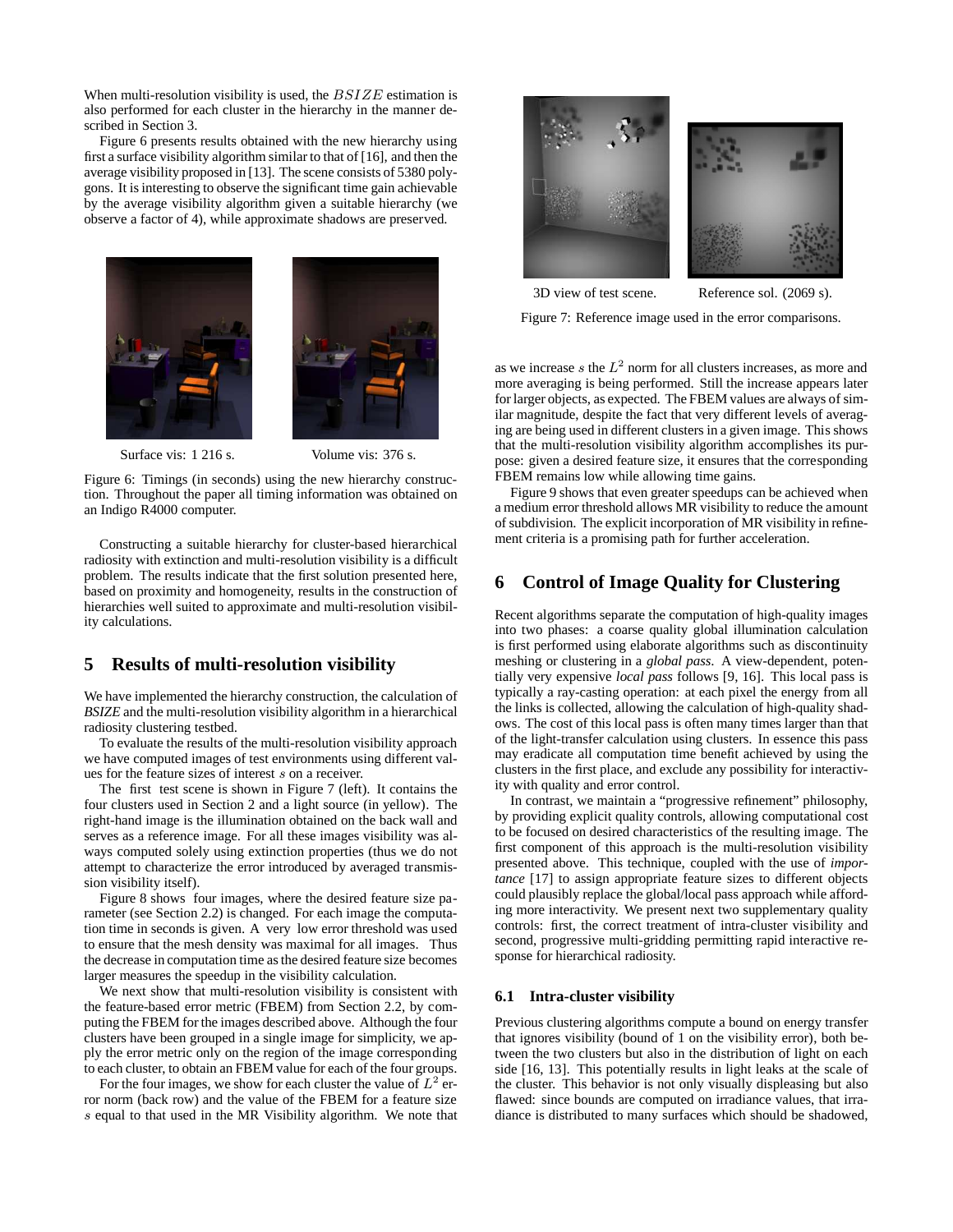

Figure 8: Results for the multiresolution visibility algorithm.



 Figure 9: Increasing the desired feature size reduces both the amount of subdivision and the cost of visibility computations. (left) Fsize =  $0, 621s$ . (middle) Fsize  $= 4$ , 245s. (right) Fsize = 8, 148s. Tree courtesy of CIRAD, modelled with 7967 polygons using AMAP.

thereby creating energy.

If visibility information inside the cluster with respect to a source cluster can be computed (with some approximation) in time linear in the number of contained objects, the overall time and space complexity of  $O(s \log s)$  for clustering is not modified [16].

We propose the use of an item buffer to quickly evaluate this visibility. The cluster's contents are projected in the direction of the light source using a z-buffer to determine visible surfaces from that direction. By counting instances of an item number in the buffer we obtain an estimate of the projected area of each patch visible from the direction of the source. This is used as the projected area in kernel calculations when computing energy bounds. Note that the resolution of the item-buffer can be adapted to the contents of each cluster, provided we know the size of the smallest object in each cluster. Thus the aliasing problems inherent to the item-buffer approach can be reduced. The same technique is also used at the other end of a link, to evaluate the energy leaving a cluster.



Figure 10: Results of introducing intra-cluster visibility.

In the images of Figure 10 we present an example where a link (shown in purple) has been created from the light source to a cluster of books. Ignoring intra-cluster visibility (left) results in the creation of energy since all books are fully illuminated. Using the visibility buffer to modulate the energy distribution (right), energy is preserved while improving the appearance of the image.

#### **6.2 Progressive multi-gridding**

In hierarchical radiosity algorithms subdivision is controlled by an error threshold on individual interactions. A global bound on error is difficult to determine and it is consequently difficult for the user to choose an error threshold so as to achieve a certain quality. The problem is exacerbated with clustering, since the subdivision of links is amortized with time, and thus successive iterations may become much more expensive as the allowed error decreases. This sharp and unpredictable increase in iteration time may then destroy interactivity.

we can predict how many of these links would survive a given  $d\rho$ . As a remedy we develop a *progressive multi-gridding* approach. By analyzing the distribution of error bounds on the links created, we can predict how many of these links would survive a given decrease in the error threshold, and thus estimate the time required for a subsequent iteration with the new error threshold. In a manner more intuitive to the user the amount of computation can be specified (in the form of a maximum number of links to refine) and the system proceeds to deduce the new threshold to use for hierarchical refinement.

> This analysis can be performed at a marginal cost by recording a histogram of the distribution of error bounds computed. Specifically, the interval between 0 and the current error threshold  $\varepsilon$  is divided into a number of bins, each associated with a counter. Every time a link is created (or left unchanged) during the hierarchical subdivision procedure, we increment the counter for the bin corresponding to the link's error bound. At the start of the next progressive multi-gridding iteration, the new error threshold is chosen such that the sum of all counter for bins with higher error levels is less than a user-specified limit k. This effectively chooses an error threshold such that at most  $k$  links are refined. This multi-gridding algorithm does not accelerate the computation but guarantees a continuous update of the simulation.